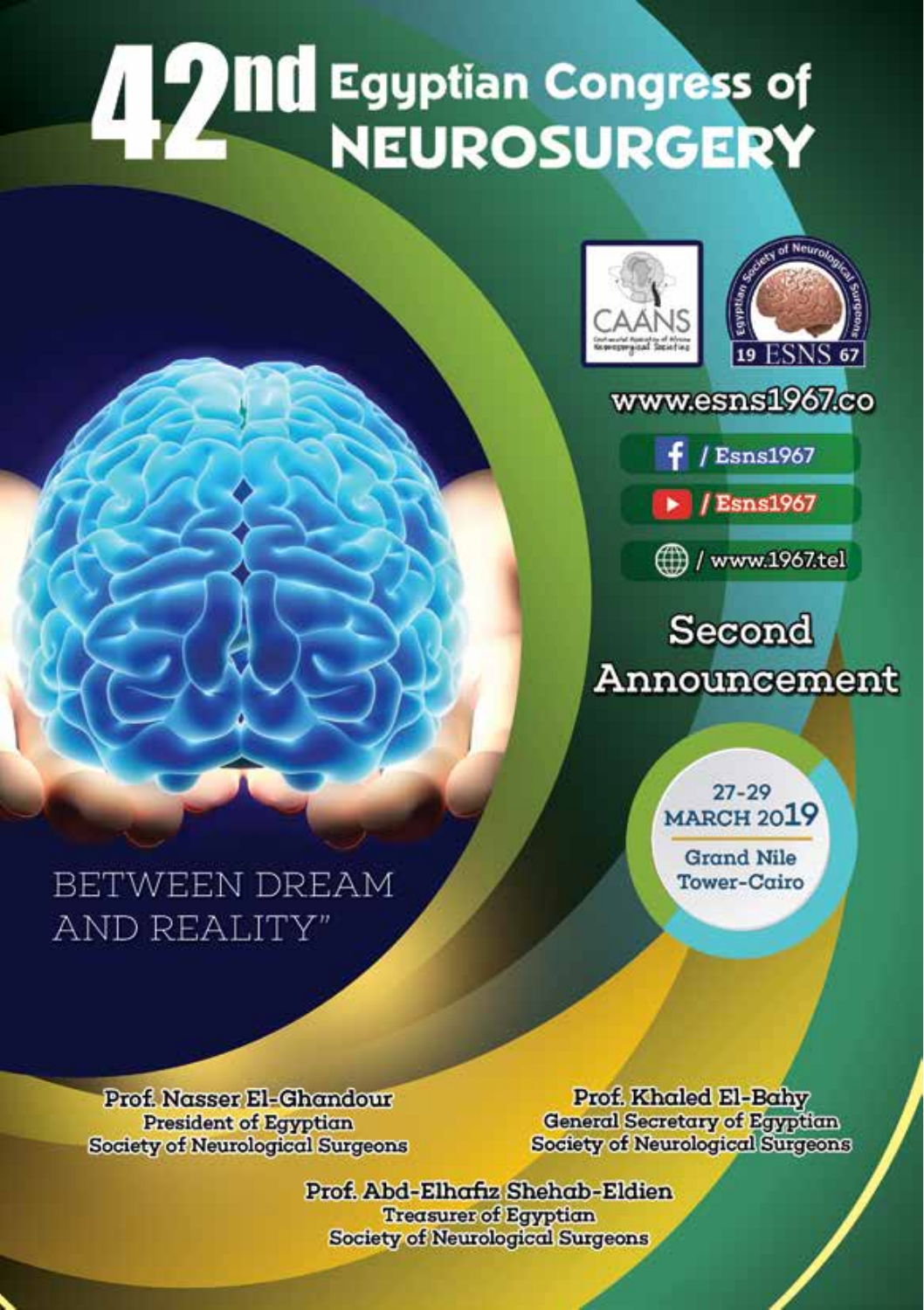

# 27-29 March 2019- Grand Nile Tower-Cairo

# Welcome Note...

**Dear Friends & Colleagues,**

It is great pleasure to welcome you to the 42<sup>nd</sup> Egyptian Congress of Neurosurgery, **organized by the Egyptian Society of Neurological Surgeons (ESNS), the most significant Neurosurgical event in Africa and the Middle East.** 

**Egyptian Neurosurgeons are honored to be affiliated to this ancient society which had been founded in 1967, and joined the World Federation of Neurosurgical Societies (WFNS) in 1969. Since that time, the ESNS is playing an active role in the progress of Neurosurgical practice on local, regional, continental and international levels.** 

**We are honored to have this meeting done in collaboration with the Continental Association of African Neurosurgical Societies (CAANS). The scientific program is outstanding, with high standard courses, distinguished speakers from all over the world, highly educational and fascinating presentations.**

**Between the dream and reality, I strongly believe that these sessions and courses will guide our young neurosurgeons, expanding their intellects, strengthening their technical skills, introducing them to a new era with a brighter future.** 

**The meeting takes place at the Grand Nile Tower Hotel in Cairo, which is located in the spark of the city, with an amazing panoramic view over the beautiful turquoise Nile River, Close to the Egyptian Museum, Tahrir Square and Down Town.** 

**My best wishes to all our guests to have a pleasant stay in this beautiful historical city, and to all of you to have a memorable gathering and a successful great event.**



**Prof. Nasser El-Ghandour ESNS President**

Nasser Elghandour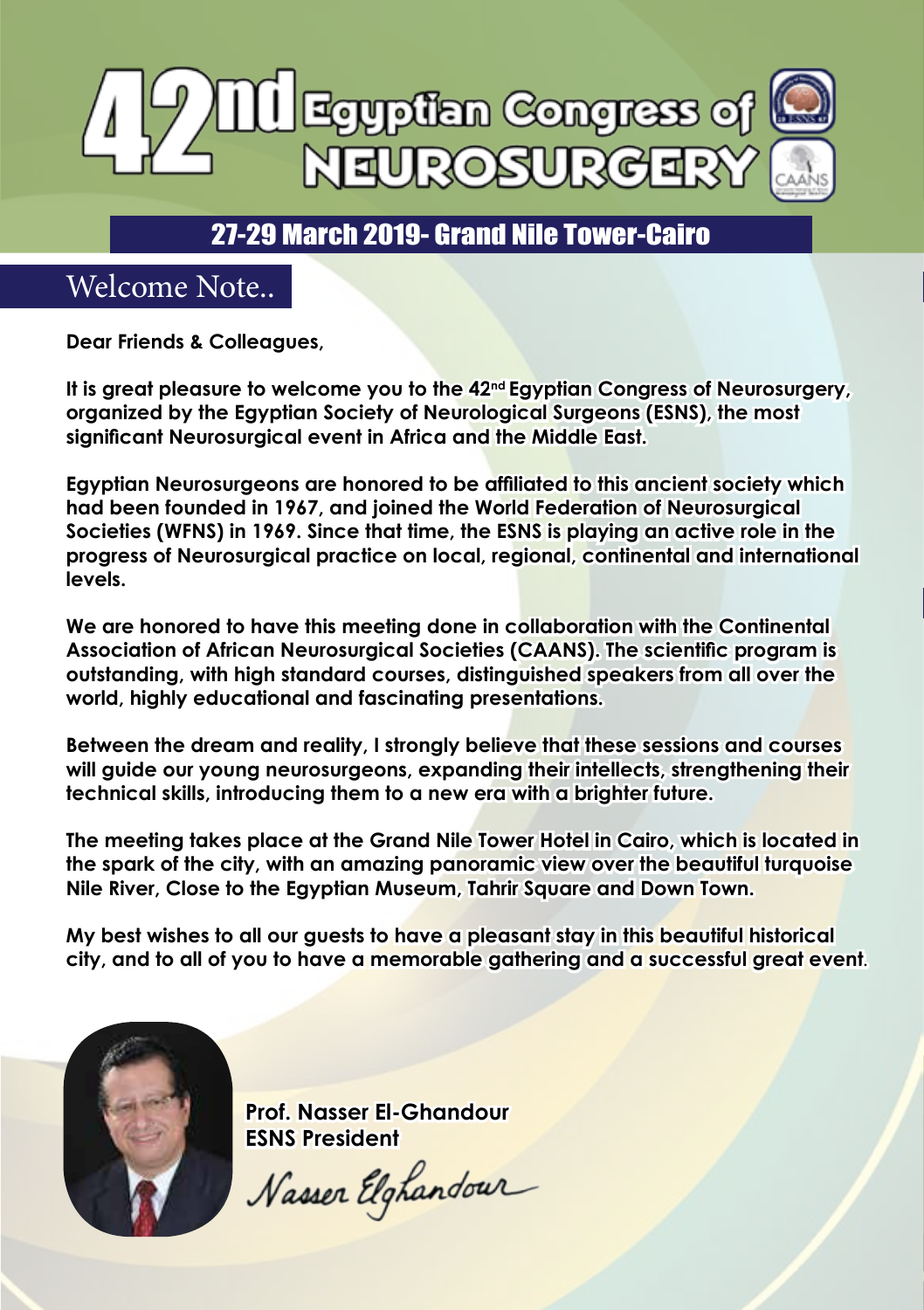

# 27-29 March 2019- Grand Nile Tower-Cairo

# Scientific Committee..

**Prof. Dr. Abdel Fattah Shehab Prof. Dr. Aly Abo Madawy Prof. Dr. Aly Seif Prof. Dr. Ashraf Ghobashy Prof. Dr. Emad Khattab Prof. Dr. Essam Abdel Kawy Prof. Dr. Essam Gaber Prof. Dr. Ezzat Abdel Khalek Prof. Dr. Hossam Abo Shuhba** 

# Congress Board..

**Prof. Dr. Aly Khodair Prof. Dr. Ashraf El Abyad Prof. Dr. Bassem Ayoub Prof. Dr. Magdy El Mahallawy**

# Organizing Team..

**Prof. Dr. Omar Hammad. Prof. Dr. Mohamed Refaat.**

# Main Topics..

- **Functional Neurosurgery.**
- **Neuroendoscopy.**
- **Neurooncology.**
- **Pediatric Neurosurgery.**
- **Radiosurgery.**

# Congress Workshops (Hands On)..

- **Basic Spine Endoscopy (1 Day).**
- **Basic and Advanced Ventricular Endoscopy ( 2 Days ).**
- **Microscopic and Endoscopic Skull Base Cadaveric Dissection(4 Days).**
- **Endovascular ( 1 Day ).**
- **Functional Neurosurgery ( 1 Day ).**

**Following Names are in Alphabetical Order.**

**Prof. Dr. Ibrahim Ewes Prof. Dr. Mohamed Ramadan Prof. Dr. Mohamed Teghyan Prof. Dr. Mostafa El Fouly Prof. Dr. Nabil Mansour Prof. Dr. Radwan El Nooby Prof. Dr. Samy Hassanin Prof. Dr. Walid Shershira Prof. Dr. Yasser El Banna** 

**Prof. Dr. Magdy Rashed Prof. Dr. Mohamed Abd Elaal Prof. Dr. Mohamed El Beltagy Prof. Dr. Mohamed Mohi**

**Dr. Mohamed Fathallah. Prof. Dr. Mohamed Salama.**

- **Skull Base Surgery.**
- **Spine.**
- **Trauma.**
- **Vascular and Endovascular.**